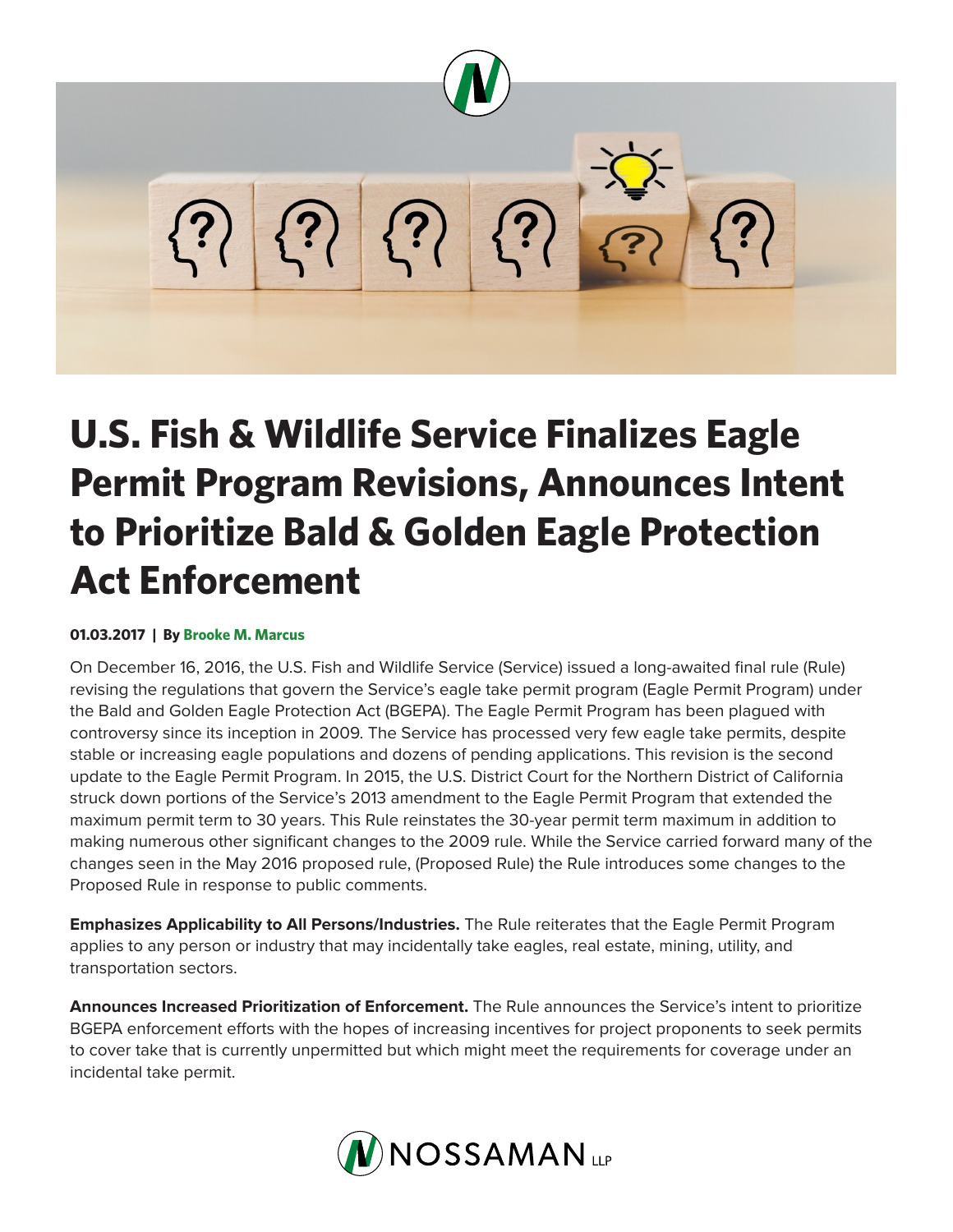**Redefines the Preservation Standard and Moves to Eagle Management Units.** The Rule redefines the Preservation Standard—the standard by which the Service administers the Eagle Permit Program—to include consideration of local area populations (LAPs). The Rule also moves away from the previously-used Bird Conservation Regions and adopts eagle management units (EMUs) that align with migratory flyways. The Rule establishes take limits within each EMU, and, under the Rule, it is now possible to obtain eagle take permits for golden eagles east of the 100th meridian. The Service's new definition of the Preservation Standard means that a permit application for take of either eagle species will be reviewed against EMU take limits, the amount of permitted take within a LAP, and the Service's estimation of unpermitted take that may be occurring within a LAP. The results of this review will impact whether eagle take permits are available within a given LAP, the amount of compensatory mitigation required of the applicant, and whether the Service can tier its permit-specific National Environment Policy Act analysis off of the programmatic environmental impact statement that the Service completed for the Rule.

**Introduces Practicability Concept into Permit Issuance Criteria.** The Rule also revises the criteria that an applicant must meet in order to obtain an eagle take permit. Where previously an applicant was required to demonstrate that any take was unavoidable even with the implementation of Advanced Conservation Practices (ACPs), the Rule removes any reference to ACPs and, instead, incorporates consideration of practicability into the permit issuance criteria. This practicability inclusion is similar, but not identical, to the maximum extent practicable standard used in Endangered Species Act (ESA) section 10 permitting decisions for take permits for endangered and threatened species.

**Establishes Thirty-Year Permits with Five-Year Reviews.** Under the new Rule, the 30-year permit term (or any permit term over five years) requires regular reviews at 5-year intervals. The Service's Proposed Rule included 5-year reviews where any aspect of an eagle take permit's terms and conditions could change at each review. A departure from the Proposed Rule, the Rule added limitations on what the Service may ask of a permittee during a 5-year review if the permittee is in compliance with its permit. These limitations function similarly to the No Surprises rule in the ESA section 10 permit context.

**Sets Permit Fees.** Fees for both the 5-year and 30-year permit options are significantly higher than those required for other federal wildlife permits—a 5-year eagle take permit carries with it an application fee of \$2,500, and the application fee for an eagle permit with a term between 5 and 30 years is \$36,000 with an additional administrative fee of \$8,000 for each 5-year review.

**Requires Third Party Monitoring.** Permittees with permit terms of greater than five years are now required to use a third-party for mortality monitoring. The third party will provide monitoring reports directly to the Service and provide a copy of results to the permittee.

**Delineates Wind-Energy-Specific Survey Requirements and Collision Risk Models.** Despite language reiterating that the Rule is not industry-specific, the Rule continues to focus on the wind energy industry. The Rule includes minimum preconstruction survey standards for the wind industry such as at least two years of monthly preconstruction data to support a permit application. The Service will also continue to apply the Bayesian collision risk model (CRM) to estimate fatalities at wind energy projects. The Bayesian CRM overestimates take 80% of the time; in the Rule, the Service acknowledges the conservative outputs of the Bayesian CRM, though the Service states that it will continue to stand by its 80% approach until data support a more reliably accurate CRM.